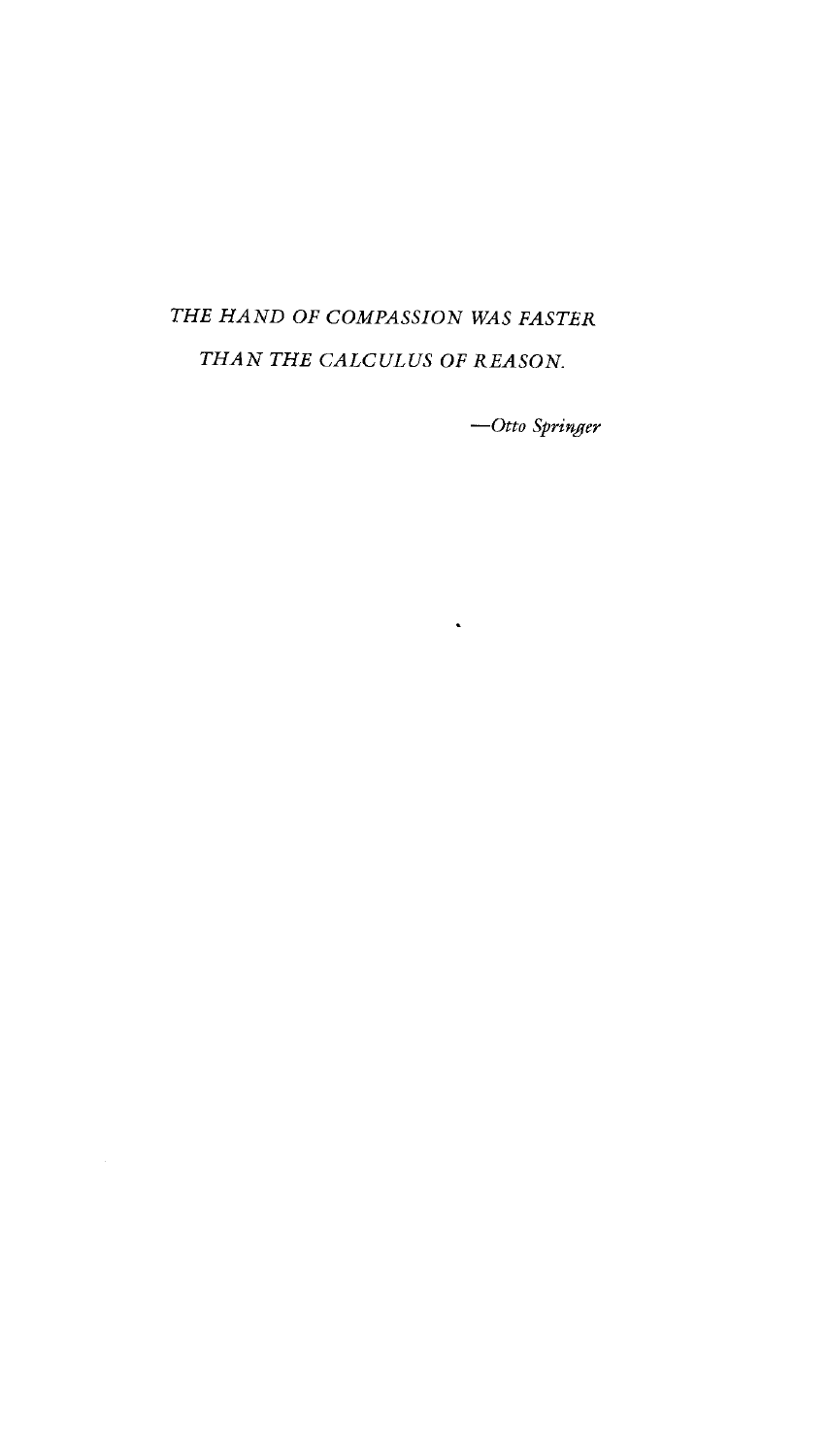## *PREFACE*

THIS IS A BOOK ABOUT LOSS. It is a book about love. It is a book about normal, human decency transformed into extraordinary courage by a political regime so evil it confounds human comprehension. It returns us to those secret, frightening places in our own souls, places we seldom enter, touching only elliptically, late at night and alone, when a loved one has died or we are forced to face the eternal, when we cannot escape asking who we are, what we live for, and whether there is any sense in a world in which life and love and all we hold dear are so fragile.

This is a book about moral choice during the Holocaust, and it suggests the tremendous power of identity' to shape our most basic political  $\frac{1}{\pi}$  acts.<sup>2</sup> It argues that how we see ourselves in relation to others significantly—even critically—influences our treatment of them by limiting the options we find available, not just morally but cognitively.3

This book grew out of my earlier work on altruism. *The Heart of Altruism* asked what caused altruism and then discussed the implications of this analysis for social and political theory.<sup>4</sup> I found the critical impetus for altruism was psychological, a particular cognitive worldview— I called this the altruistic perspective—in which the actor saw himself or herself at one with all humanity. The importance of this worldview as an influence on behavior suggested the value of further research to sharpen understanding of the psychological process by which our sense of ourselves in relation to others both inhibits and shapes political activity.

The present volume addresses this challenge, moving beyond the identification of the altruistic perspective as a general phenomenon and attempting a fuller depiction of this perspective and its role in the moral psychology. It also expands my earlier theoretical analysis by treating altruism as a lens that can shed light onto moral theory.

Traditional moral theory often begins from first principles, making assumptions about the structure of agency and character; theorists then explain what motivates actors and how people's practical moral deliberations occur without asking whether or not people actually do, or even can, measure up to these standards.<sup>5</sup> In this book, I take a different tack. I focus on the moral psychology and ask what an empirical examination of moral exemplars can reveal about the impetus behind moral action. In doing so, I am influenced by recent work on the behavioral consequences of cognitive factors, such as memories, schema, and organizing conceptual frameworks.<sup>6</sup> Research on human cognition remains in the preliminary stages and the challenge for scholars is to find a methodology that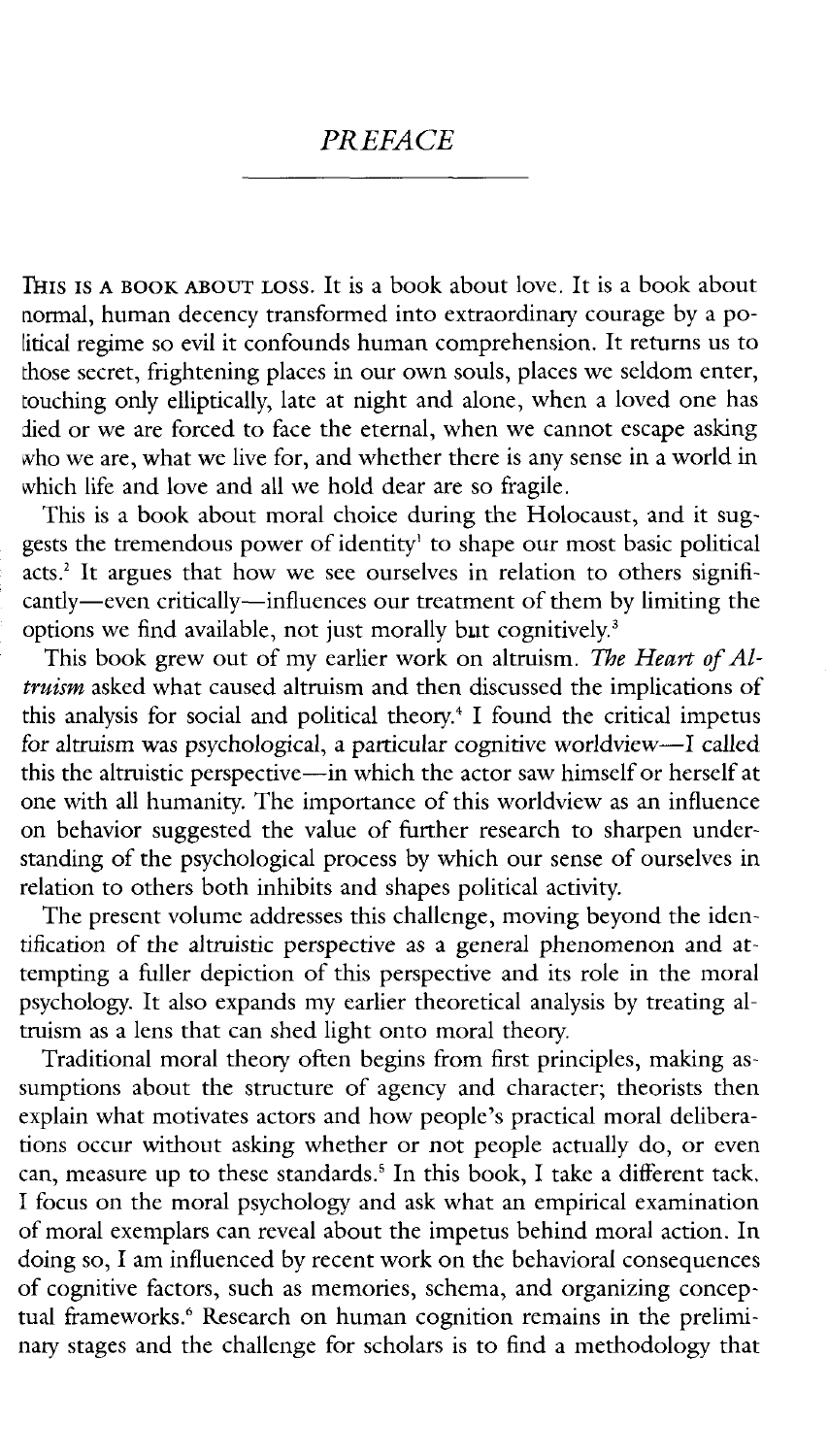links experimental findings from laboratory settings to the more complex political world. I found this link in a freely flowing narrative analysis that permits the listener to decipher how the subject's perceptions influence  $\frac{1}{2}$ behavior<sup>7</sup>

I thus begin with the assumption that the human articulation of moral ideals is constrained by the basic architecture of the mind, the mind's development, our core emotions, social psychology, and the limits on human capacity for rational deliberation. To demonstrate how this works in a world far messier and more complex than a laboratory setting,<sup>8</sup> I analyzed the normative effects of such cognitive factors via in-depth interviews with rescuers of Jews during World War II, individuals whom most of us would find morally commendable— regardless of how we define morality— and whose behavior is not easily explained by the dominant schools of Western philosophy. I then ask what a close examination of rescuers' stories reveals about the moral psychology and teaches us about moral theory.<sup>9</sup> What drove these particular individuals? What caused them to engage in their moral acts? And what insight can this empirical examination shed on broader questions of ethics and morality?<sup>10</sup> In answering these questions, the book addresses one of the most basic questions in moral theory—what causes us to do good—but it does so  $\overrightarrow{v}$ ia a close examination of moral exemplars, not through religious or philosophical analysis.

Existing work on altruism and rescuers has moved beyond the level of correlational analyses to focus attention on an altruistic personality or identity.11 The present analysis confirms earlier findings suggesting the tremendous power of identity and perspective to shape our most basic behavior. The impetus for rescuer activities originated not in religion, reason, or any conscious, contractarian, or utilitarian calculus but rather in how rescuers thought about themselves and about others around them.<sup>12</sup> It thus was not the most frequently cited forces driving moral choice that led rescuers to risk their lives to save Jews; it was their sense that "we are all human beings." To understand rescuers, we therefore need to ask about their moral psychology, to understand what it was about their identities and, more particularly, their perceptions of themselves in relation to others that worked to constrain and shape the choices they found available, not just morally but empirically. We need to appreciate the ethical consequences of how rescuers classified and categorized people specific individuals and groups, Jews, bystanders, or Nazis—and where they drew the boundaries of the community of concern.<sup>13</sup>

As I explore what I believe will become one of the new frontiers in social science— our ability to map the human mind and understand the importance of how people think about themselves and about others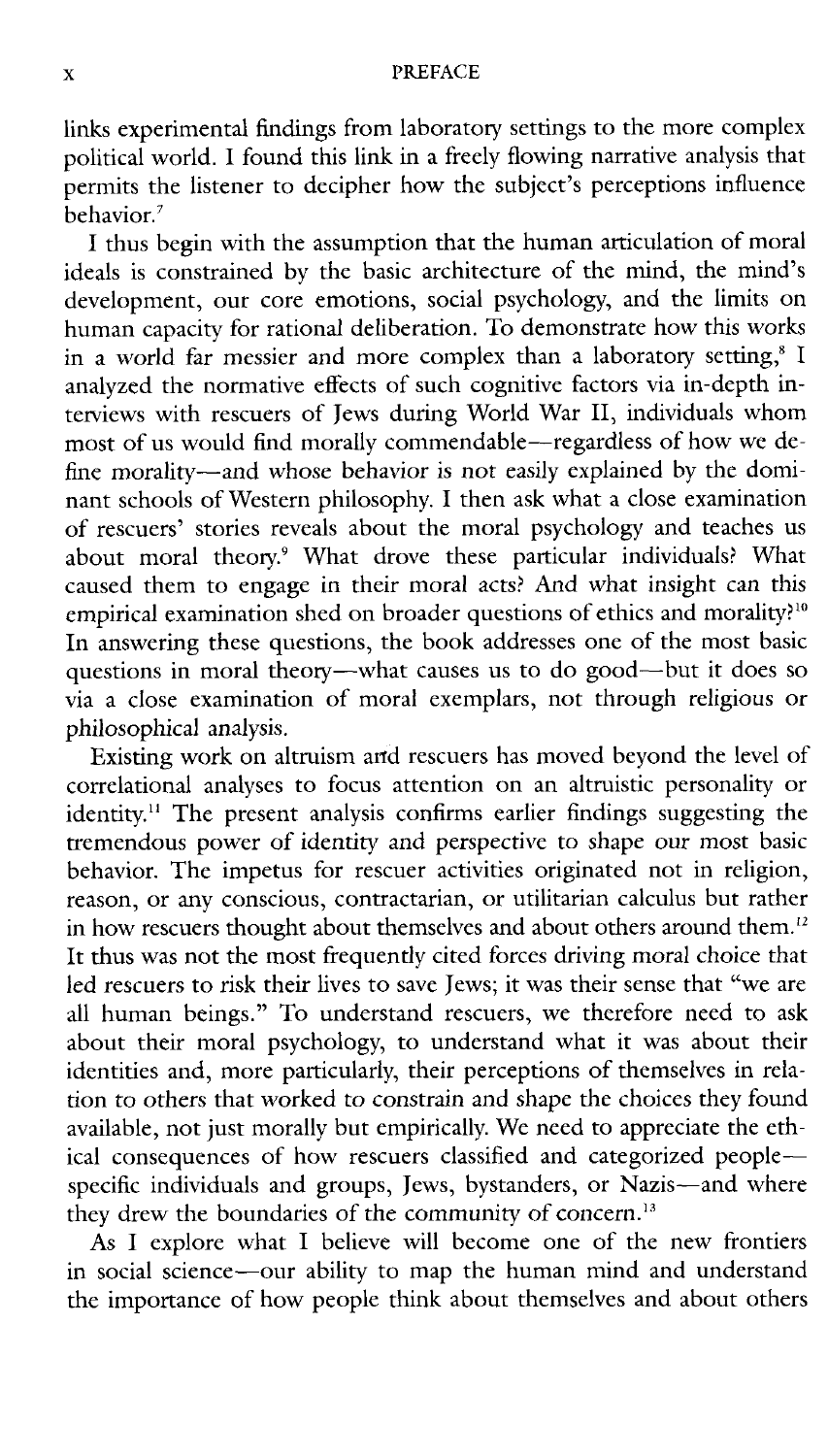#### **PREFACE** XI

around them for future behavior—I focus on the manner in which people perceive, comprehend, and interpret the social and political world. Psychologists call these factors cognitive construals.14 I pay special attention to the construals associated with the actor's self-concept, her categorization of others, the extent to which certain values are integrated into her sense of self, the type and pattern of perspective taking, the actor's sense of efficacy and extensivity, the development of moral salience, and the transformative aspect of altruistic acts for the agent's identity.

This focus on cognitive construals has several advantages. It adds to our knowledge of the moral psychology and reveals something that is missing in the literature on moral choice. It increases our substantive understanding of the psychological foundations of altruism. It furthers knowledge of the critical self-concepts that lead to humane, moral responses to ethnic differences. And, finally, it advances work on the psychological foundations of moral and political activity.

*Basic Argument and Organizational Format.* Because of the interest in and the importance of the topic, I have tried to craft a work that is scholarly yet accessible to the intelligent lay reader. To do this, material that buttresses my argument, but which is of a more academic interest, is placed in appendices and notes.15 The basic text of the book itself has been pared down to provide focus to my essential argument.

What is the basic argument in this volume? Essentially, the stories analyzed here suggest ethical acts emerge not from choice so much as through our sense of who we are, through our identities.

The book opens with a prologue that uses an exchange with one rescuer to address issues of memory and the ethics of interviewing.<sup>16</sup> It then presents the rescuers' stories. Because understanding rescuers' moral psychology means interpreting intricate and subtle cognitive differences, I am careful to document these perspectives. I do so through extensive presentation of the "raw data," the narrative transcriptions of minimally edited interviews conducted between 1988 and 1999. The heart of the book thus presents a cognitive view of moral choice through the use of autobiographical sketches, told in the speakers' own words.

Although I interviewed many survivors and rescuers, all certified by Yad Vashem,17 this book concentrates on the stories of five rescuers. Margot was a wealthy German whose father was head of General Motors for Western Europe. Margot left the Third Reich in protest against Nazi policies, moving to Holland, where she worked to save Jews despite being arrested many times.

Otto was an ethnic German living in Czechoslovakia. Though offered opportunities both to profit from his German status and to sit out the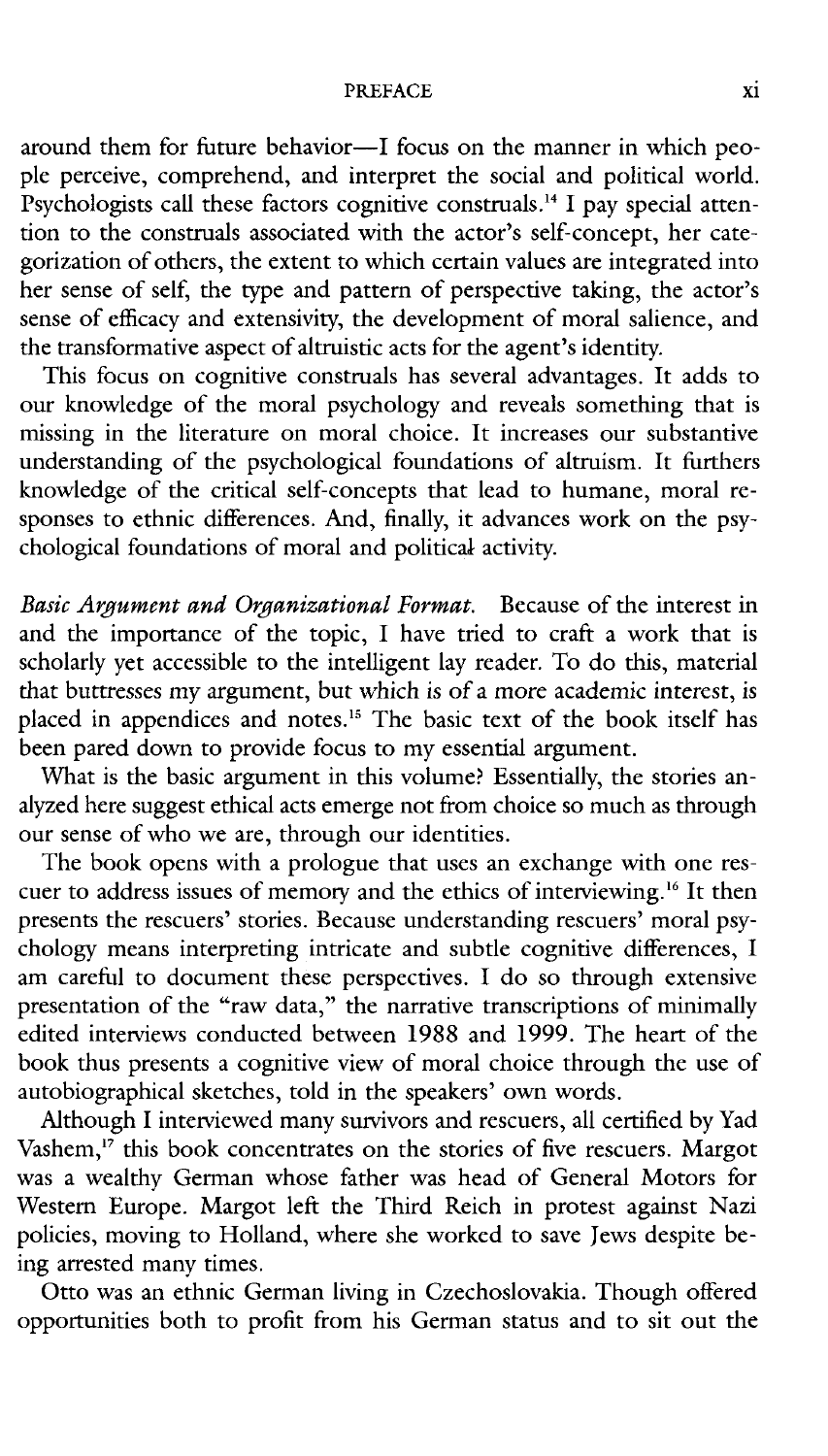war in India, Otto stayed in Prague, joined the Austrian Resistance movement, and saved over one hundred Jews before ending up in a concentration camp himself.

John was a Dutchman placed on the Gestapo's Most Wanted List because he organized an escape network to take Jews to safety in Switzerland and Spain. Arrested five times, John was tortured but never revealed any information. He always managed to escape, even when most of his network was betrayed, and took important information to Eisenhower and the Allies in London.

Irene was a Polish nursing student when the war began. After the partition of Poland, Irene was pressed into slave labor. Yet she hid eighteen Jews in the home of a German major, for whom she was keeping house, and helped other Jews hidden in the woods.

Finally, Knud is an inventor who took part in the extraordinary rescue of 85 percent of the Jews in Denmark. Later turned in to the Gestapo for his acts of treason while in the Danish police force, Knud continued his rescue activities while living underground and in hiding.

These five are not the only rescuers I interviewed.<sup>18</sup> I focus on just these few individuals, however, because I found it necessary to construct detailed and close examinations of individuals in order to convey the rich complexity of any individual's moral psychology. I chose these five because they reflect the wide variety of background characteristics, such as religion, education, and national origin, found in rescuers as a group. Yet each clearly illustrates the critical themes I found in my analysis of all the rescuers: the tremendous power of identity to constrain choice, the complexity of the moral life, and the importance of our perceptions of self for moral motivation. These stories thus fill critical gaps in our understanding of the moral psychology. In particular, their stories suggest that if we can understand how people see the world and themselves in relation to others, if we can decipher their cognitive frameworks, perceptions, and categorization schema, we may begin to determine why identity exerts such a powerful moral influence.

Can a close examination of how these five rescuers thought about moral issues provide insight into the process itself by which identity worked to constrain choice for other rescuers? Can we further assume that rescue behavior during the Holocaust can tell us something of value about how people think about moral issues in general? Can these narratives shed light on other forms of moral political action? About the humane response to ethnic violence and genocide in contexts other than the Holocaust? I believe so, and I invite readers to reflect on rescuers' motives as they think about these stories for themselves and then focus directly on the puzzle that originally intrigued me: the empirical finding that identity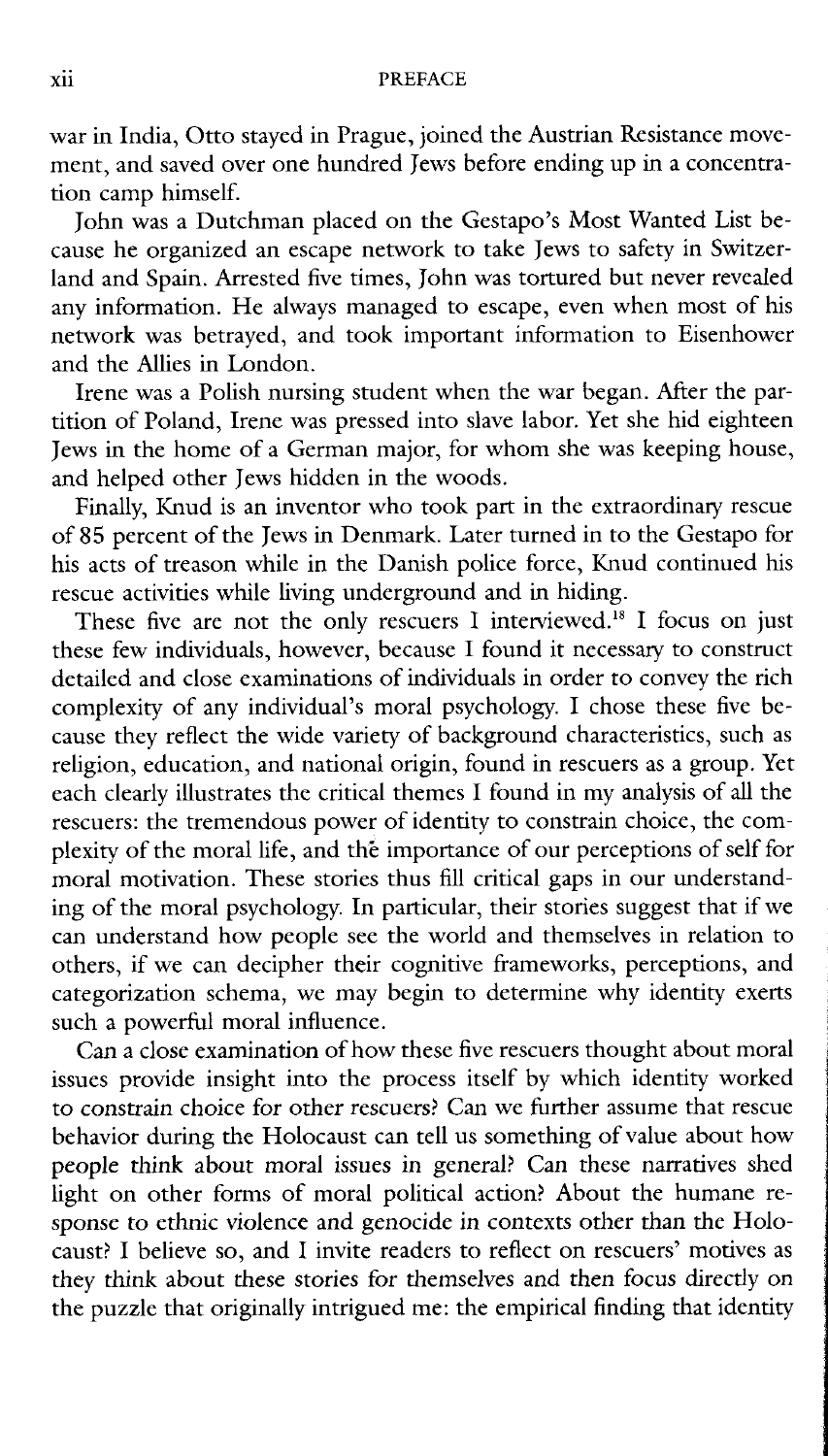and perspective trump choice. This finding raises many difficult but fascinating and important questions.

What is the moral psychology, and what is the psychological process through which identity and perspective influence moral action? What part of moral action can we explain through reference to our sense of self in relation to others? Can we develop a theory of moral action that relies not on religion or reason but on identity and how we categorize ourselves in relation to others? If so, what are the contours of such a theory? And finally, can an analysis of rescue behavior help us rethink our most basic theories of human political behavior by focusing attention on the extent to which moral choices result from our fundamental sense of what it means to be a human being and how we categorize ourselves in relation to others?

I fear I have more questions than answers.<sup>19</sup> But the empirical analysis presented here does provide compelling evidence that identity and perspective— especially the cognitive construals that shape how we see ourselves in relation to others—both set and delineate the range of choices we find available cognitively. My findings underline both the complexity of the moral life and the need for moral theory to allow more fully for the extent to which moral action works through a sense of self and the need for human connection. It is the power of identity to shape action, and the importance of perspective in drawing forth particular aspects of the complex psychological phenomenon we call identity or character, that is the missing piece in the literature on moral choice.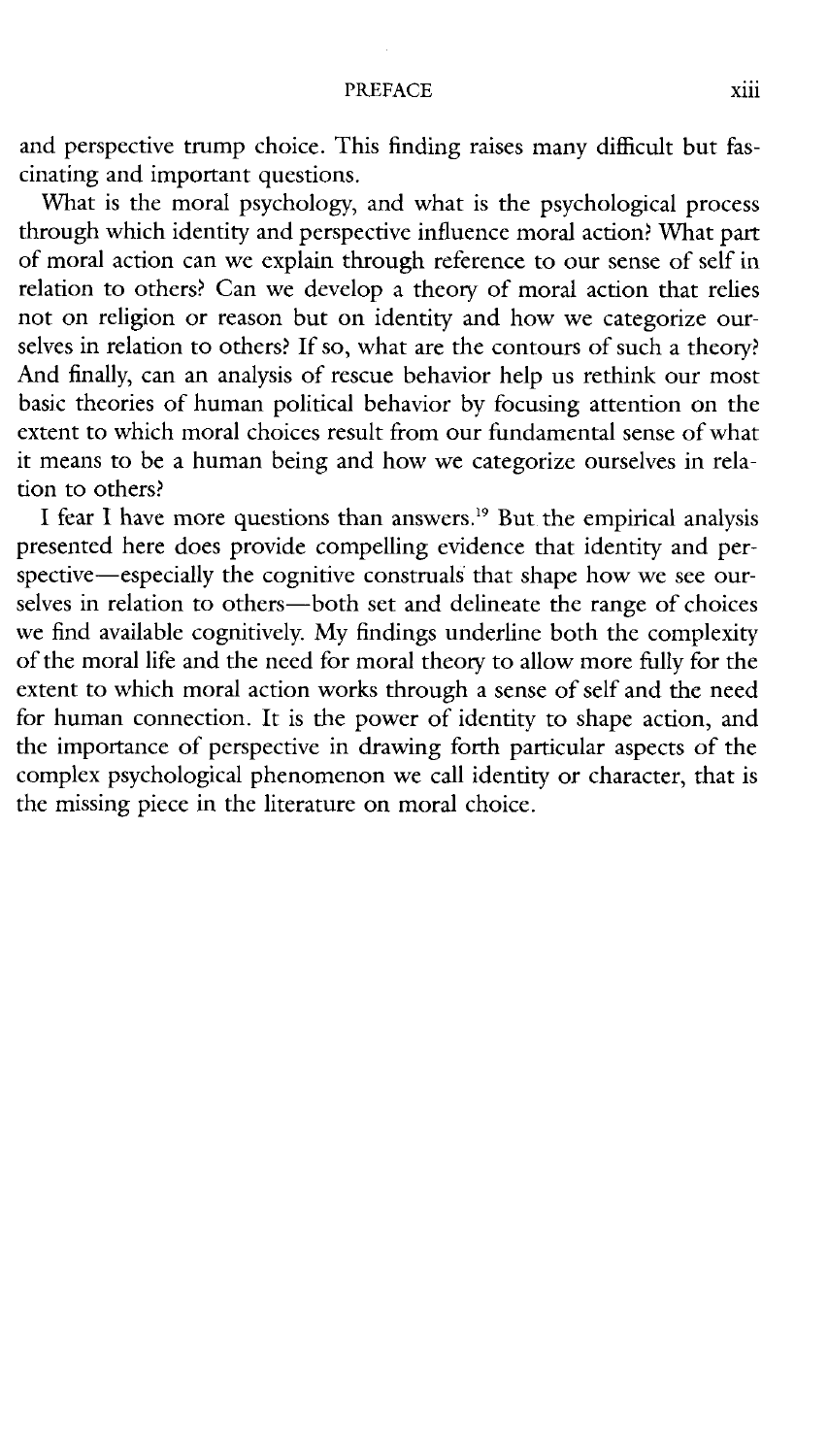### ڪ

# Stories That Are True

*He was about five-foot tall, sturdy, and he had his little cap in his hand and he was turning it. He kept saying he must have said it about ten times— "I am ashamed to be a German."*

*Even the Russian prisoners of war were put in that* ditch. And the bodies fell on top of others. They made the *Jews, the Gypsies, and the Russian prisoners of war to dia a ditch a kilometer long and they made them take off their clothes, their shoes, and their jewels. And then they shot them and they fell into the ditch.*

*A n d he kept saying, "I am ashamed to be a German. I am ashamed!"*

*When I saw that story in the* Holocaust Magazine *it was like reliving it again! I d id n 't tell them. I don't know where they got it. But I was there when he told Mrs. Fisher, after he came to tell her about her brother dying on the Russian Front. A n d it was all real.*

THE SPEAKER IS MARGOT, one of the German-born rescuers of Jews in Nazi Europe interviewed as part of the research for this book. Her words come not from one of our formal interviews but from an ordinary telephone conversation, long after our explicit relationship as subject and interviewer had ended, after we had become friends. I must have been working on the computer when Margot called for I later chanced upon Margot's words, typed hastily and stored in an unnamed computer file.

I include this story because it reveals a glimpse of the shock and pain Margot still feels about the war, her conflicting emotions and her sense of disconnect with that time. Because this story, like the others in this book, are stories that are true. Stories that reveal ordinary people caught up in extraordinary events that forced them to be their big selves, events that left a legacy many have still neither made sense of nor fully assimilated. Stories that reveal the speakers' innermost thoughts about them selves and their lives. Stories that are not mine. And therein lies both an ethical dilemma and a remarkable opportunity to gain insight into moral issues that concern us all.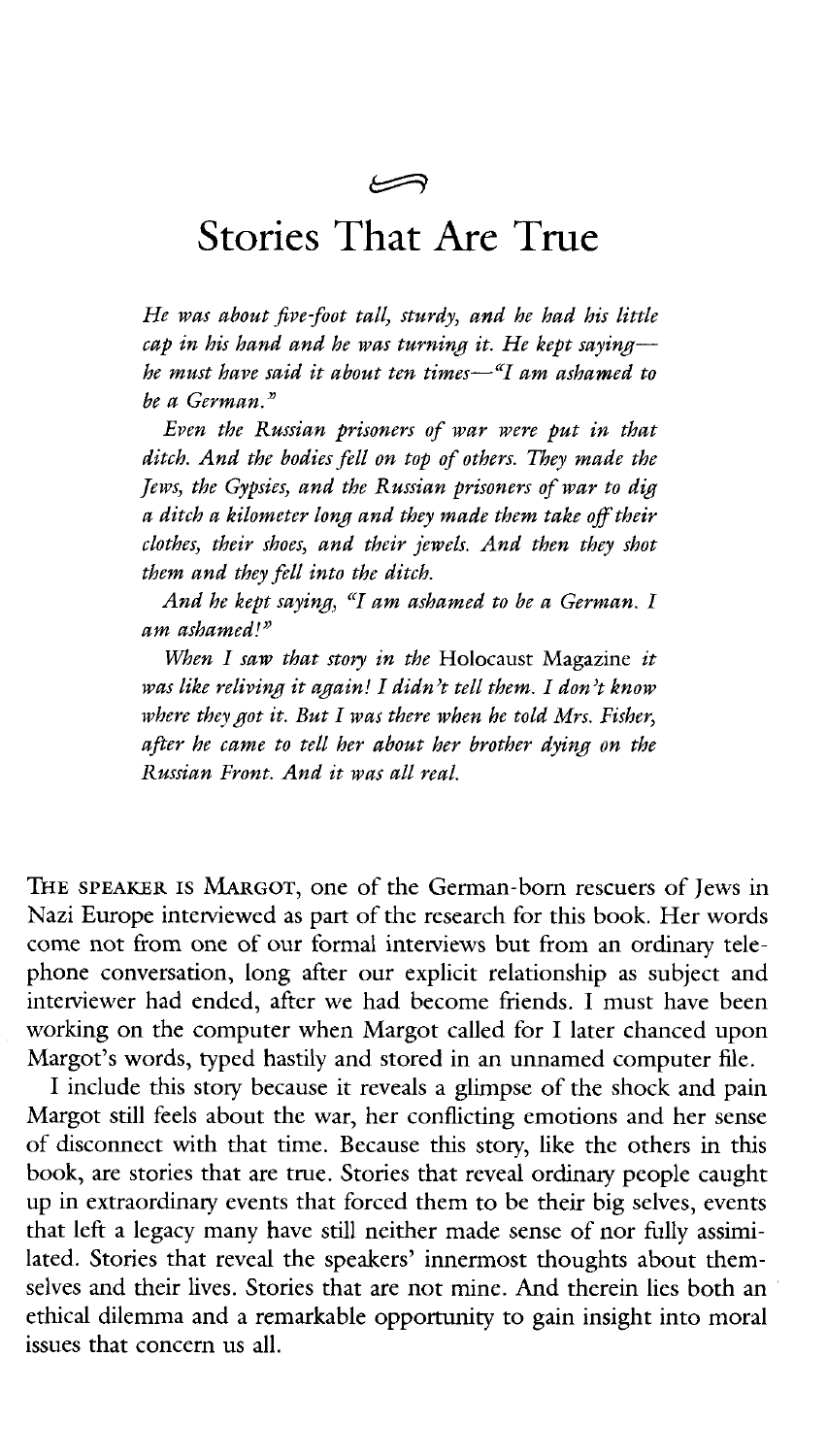Margot's story is told in full in chapter 1. Like those of the other rescuers in this book, it suggests the striking extent to which action flows from identity, from our most basic sense of who we are. Margot's story reveals how her sense of self constrained the choices she made by limiting the particular options she found available, not just morally but cognitively. By listening carefully to Margot, we not only learn that identity constrains moral choice; we also discover the moral and political significance of how we see the world, and particularly how we see ourselves in relation to others. It is not just our identities that are critical. It is also our own shifting and often idiosyncratic views of ourselves in relation to others that determine how we treat people.

Listening to Margot forced me to confront the most basic questions concerning ethics and normative politics, and much of my analysis contrasts the major theories of moral choice with what I discovered about moral action through listening to Margot and other rescuers of Jews. Does religion or reason drive moral choices? Are certain groups of individuals—women, the better educated, or people in certain occupations more likely to "do the right thing"? Were Germans more anti-Semitic than other Europeans? What gives one person the moral courage others lack?

Such questions are perhaps obvious ones and I try to address them in this book. But I also encountered other ethical issues that I had not anticipated when I started my research. Is it fair to publish the intimate details of another person's life, even when that person has given her permission? When bonds of trust— and friendship— are established, what particular obligations does that impose on the researcher to protect someone who is, after all, a human being and not just a subject in a research project? Margot's case is instructive in this regard.

Shortly after Hitler came to power, Margot left a promising life in Germany and moved to Amsterdam in protest over Nazi policies. When the war began, Margot thus found herself in the unenviable position of being on the record as a non-supporter of the Nazi regime. Worse, once in Holland she and her husband divorced, and Margot was left with two young, part-Jewish children to raise. Despite her precarious position, Margot showed no hesitation in working to hide Jews and in helping the Resistance, even though she was told that "if caught, we do not know you." Unfortunately, Margot was caught, and arrested six times. She lost contact with her daughters for a while and, through her Resistance activities, had an affair with the Gestapo commander for Amsterdam, a man she later had killed by the Resistance. Margot spoke freely about all of these wrenching wartime events, including her painful divorce and the separation from her daughters; especially hurtful was a continuing emotional ache from the death of her fiancé, Alfred, who was beaten to death by the Gestapo when he tried to get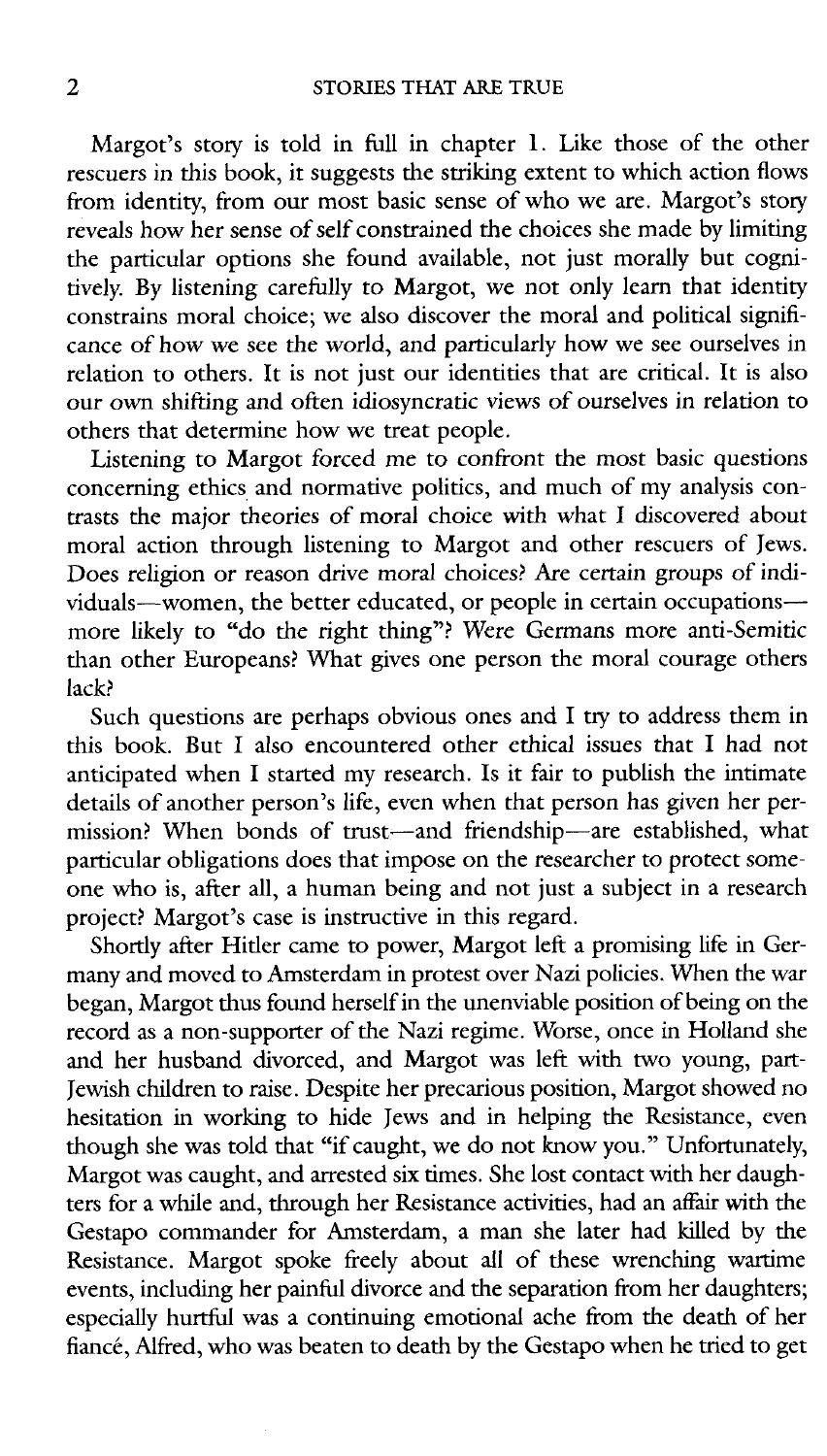Margot released from prison, naively believing that Margot was innocent and that the Nazis would listen to reason.

I had sent Margot a copy of the transcribed interviews and asked her to delete anything she felt was too personal before giving permission to have them published. Margot returned the legal form granting permission to publish, but I had the gnawing suspicion that she had not actually read the transcripts.

Was Margot aware of how much of herself she had revealed during our conversations? Had I somehow taken advantage of the friendship we had established? Was I now violating Margot's trust by publishing information that was so personal, even though the friendship had evolved and the interview material was obtained within the clearly defined context of the research project? I agonized about the tension surrounding scholarship, privacy, and friendship, and mentioned my dilemma to one of Margot's daughters. "Does your mother realize some of the things she had told me?" I asked. "Are you sure she's okay with my publishing these interviews?"

Margot's daughter assured me her mother knew what was in the transcripts and that it was all right to publish them. I have taken Margot and her daughter at their word even though I suspect the selfishness peculiar to scholars has swayed my judgment in this instance. I remain conflicted about this and hope the unusual opportunity to share Margot with the reader has justified my decision to publish her personal recollections of this time.

Margot's story raises many other important issues. One of the most significant concerns the reliability of memory, especially the retrieval of traumatic events so long past. How dependable is memory? How selfserving? Is the past reconstructed to make the speaker look good to herself? To others? To help the speaker make sense of what went before?

All the rescuers I interviewed were certified through the rigorous procedures of Yad Vashem, the Israeli agency established after the war to verify and certify genuine rescuers. Hence, I am confident that the rescuers I interviewed actually did perform the extraordinary deeds that originally brought them to my attention.<sup>1</sup> Since I am a political scientist, not a historian, my primary intellectual interest is in understanding the moral psychology, not in documenting the past. The concern to verify specific events is thus lessened somewhat, although it does not entirely disappear. But we are still left to contemplate the particular nature of memories of searing, traumatic events.<sup>2</sup>

In *Holocaust Testimonies* (1991), Lawrence Langer argues that oral testimonies present a far more complex and nuanced aspect of the Holocaust than written work can, precisely because oral testimonies do not contain a central narrative. They amble. They exhibit contradictions and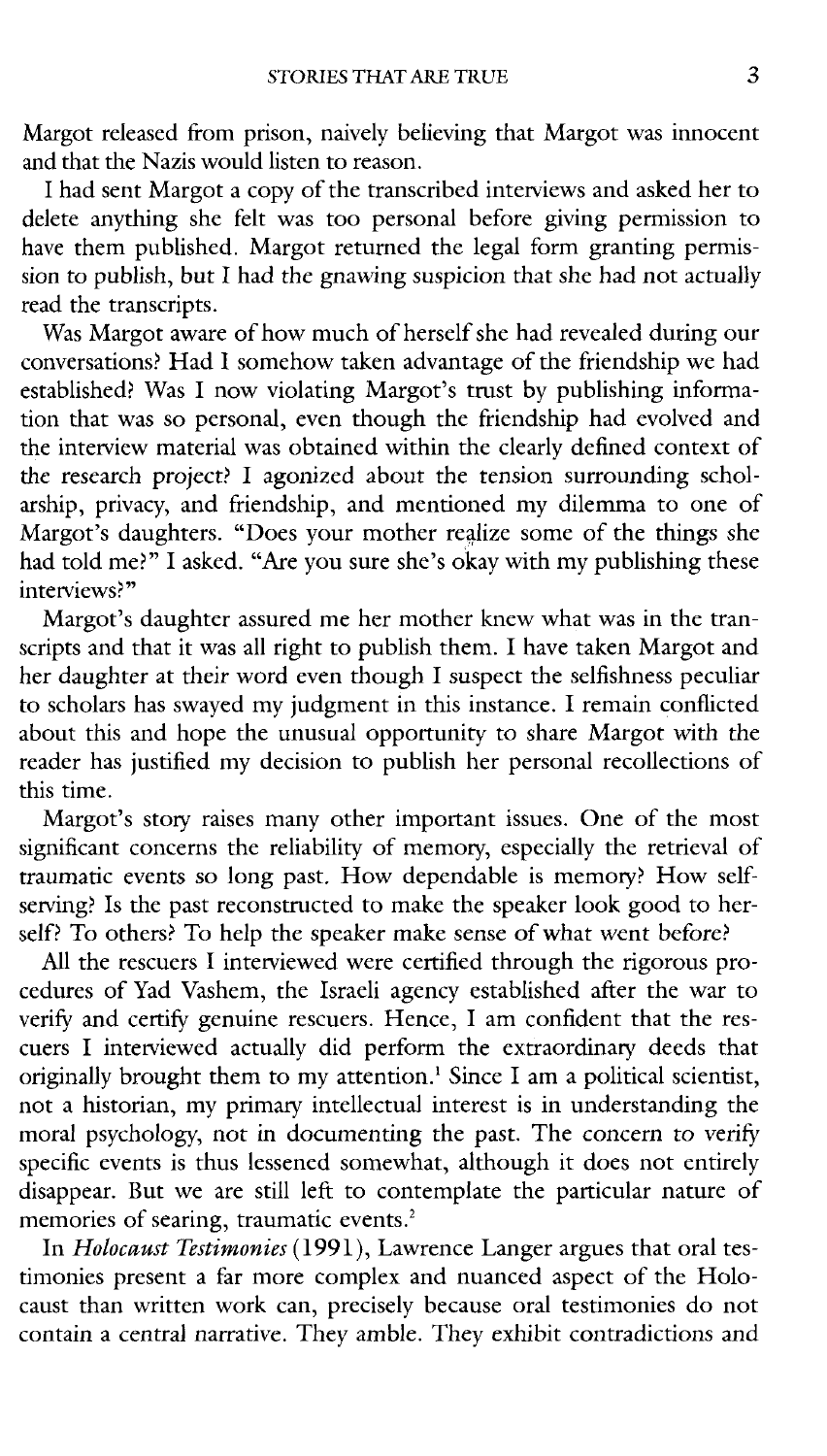display ambivalence. Oral testimonies, such as Margot's, thus include multiple stories, portraying a range of experiences that happened to the  $\frac{1}{2}$  same person. Perhaps, as Langer argues, their very contradictions do more accurately capture the contradictory aspect of complex reality than any written narrative that follows a central and directed plot line.

In another important regard, however, Margot contradicts one of Langer's central claims. Langer makes a credible case that the Holocaust represents a plane apart from life as described in contemporary moral theories. This contention is at odds with the basic premise underlying my book. My approach contrasts traditional scholarly wisdom on ethics with an empirical examination of moral exemplars. I ask how ordinary peo $p$  ple—people like Margot—respond in situations that require moral courage. When I find that their actions do not correspond to what the literature on moral choice tells us, I conclude that we need to supplement existing moral theories with a theory that *can* account for the empirical reality of rescue behavior.

For Langer, who analyzed oral testimonies of concentration camp survivors, the Holocaust constitutes an arena in which the normal conceptualizations of the self simply do not hold because victims of the camps were robbed of the agency necessary to make it meaningful to speak of moral choice. They lived in a moral vacuum "[bjecause the moral systems that we are familiar with are built on the premise of individual choice and responsibility for the consequences of that choice" (Langer 1991: 125). Traditional moral systems, Langer thus contends, cannot explain the Holocaust because the agent had no control over the results of his action. Langer further argues that the Holocaust often broke the connections to and with the self, leaving a prewar, a wartime, and a postwar person, with little to connect these selves. The integration necessary to return someone to the world of ordinary moral discourse was impossible for camp inmates. Langer constructs a compelling case that it is oral testimonies, not written works, that most effectively capture these contradictions in the face of a bewildering series of events.<sup>3</sup>

I found some of this to be true of my conversations with Margot. I had written to Margot asking to interview her and had received an invitation to come to her house one day during the summer of 1988. I arrived around 11:00 in the morning and was welcomed by Margot and her husband, Ted. "Come in. Come in, and have a little lunch," Margot said, leading me to a table piled high with Dutch cheeses, pâtés, and other delicacies. As we followed Ted into the dining room, Margot whispered to me, "Don't say anything about why you're here. He doesn't know what I did during the war."

Totally taken aback by this request, I sat down at the table, noticing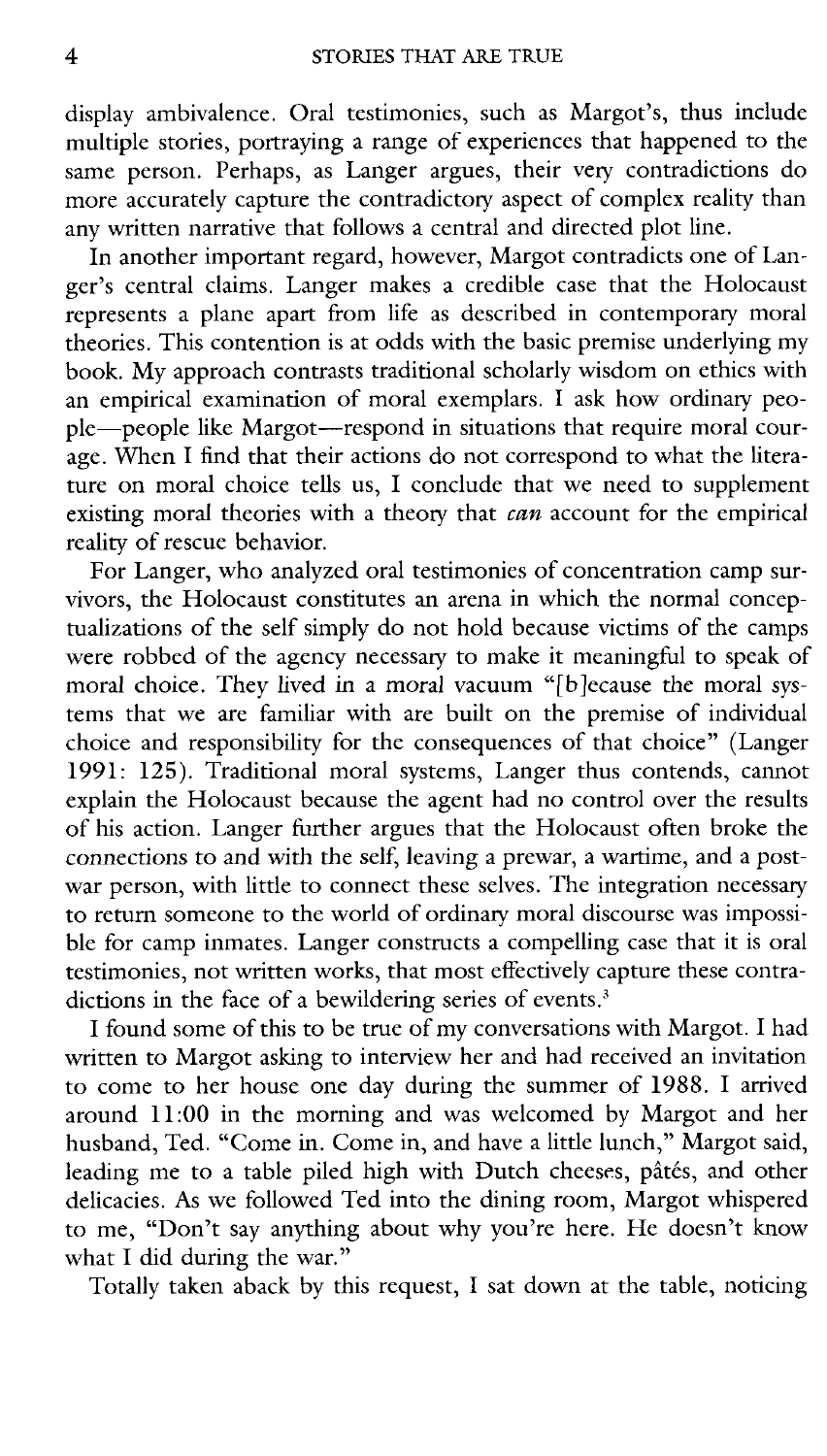

*You don't walk away. You don't walk away from somebody who needs real help.*



The wealthy only child of the head of General Motors for Western Europe, Margot trained for the German diplomatic corps before moving to Holland in protest against Hitler's policies.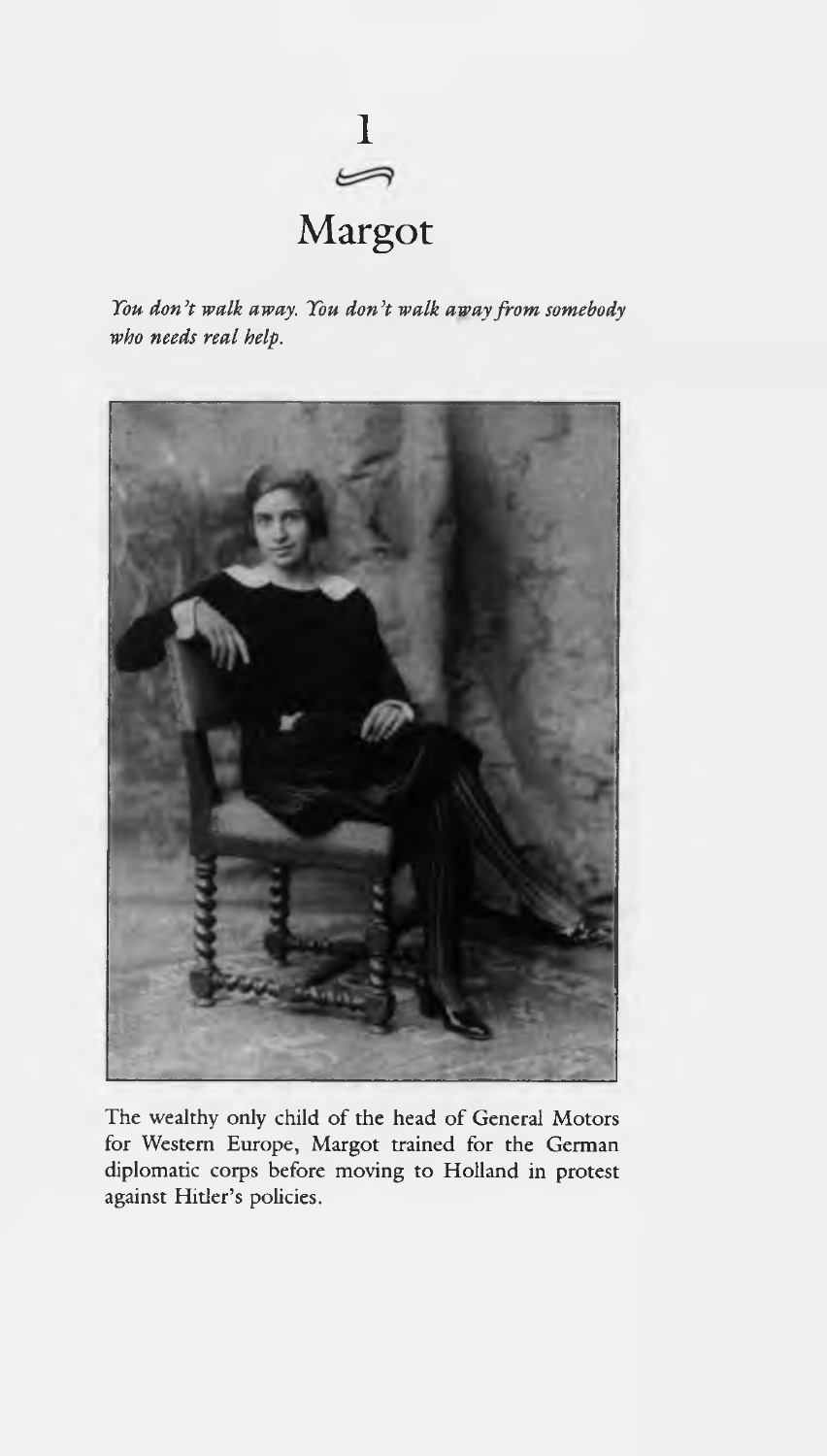

The hand of compassion was faster than the calculus of *reason.*



At the end of the war Otto (pictured on the left) was interned in a camp for refusing to divorce his Jewish wife. Ironically, this arrest may have saved Otto's life since his incarceration for so-called crimes against the race closed other Gestapo investigations into activities that carried the death penalty.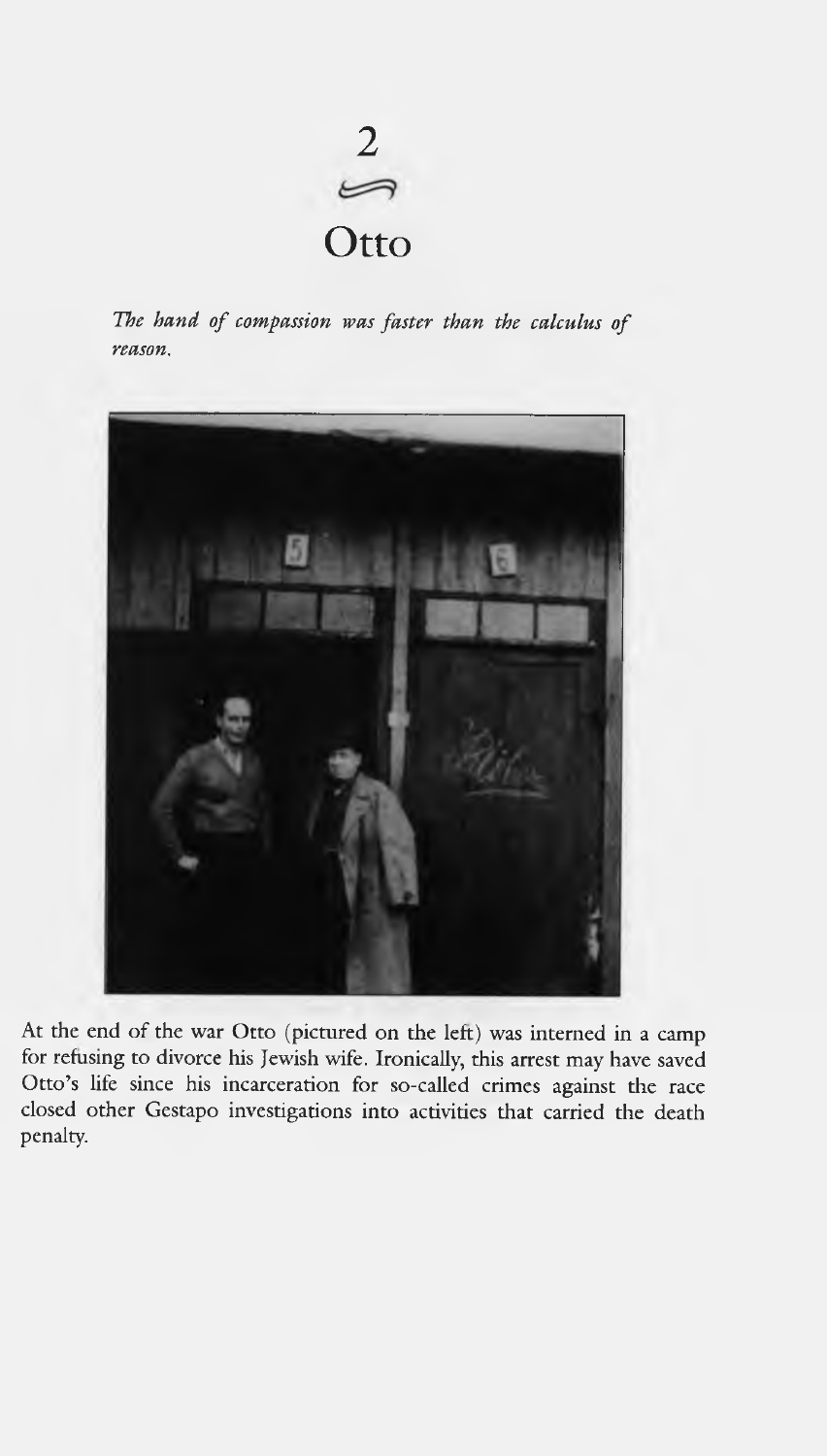

*I have to help those in need, and when people need help, then you have to do it. . . .*

*Q. When you say you had to do it, that implies to me that there wasn't a choice for you. Did you ... [John interrupted.]*

*No. There is no choice. When you have to do right, you do*  $right.$ 

|                                   | NETHERLANDS SECURITY SERVICE                                                                                                                                 |
|-----------------------------------|--------------------------------------------------------------------------------------------------------------------------------------------------------------|
| This is to certify that:          | Ser. Nr.: 112                                                                                                                                                |
| Surname: Jeidner<br>Personal pr.: | Christ. Name:<br>$J_*$ $\Pi_*$<br>Grade: Captain<br>belongs for the Netherlands Security Service.<br>You are requested to give him any help and information. |
|                                   | He is authorised to wear civilian clothing.<br>Date of issue:<br>$25 - 7 - 145$<br>C. O. of Neth. S.S.:                                                      |
|                                   | Luik                                                                                                                                                         |

John worked in the Resistance during World War II and organized an escape network to take Jews and political refugees to Spain or Switzerland.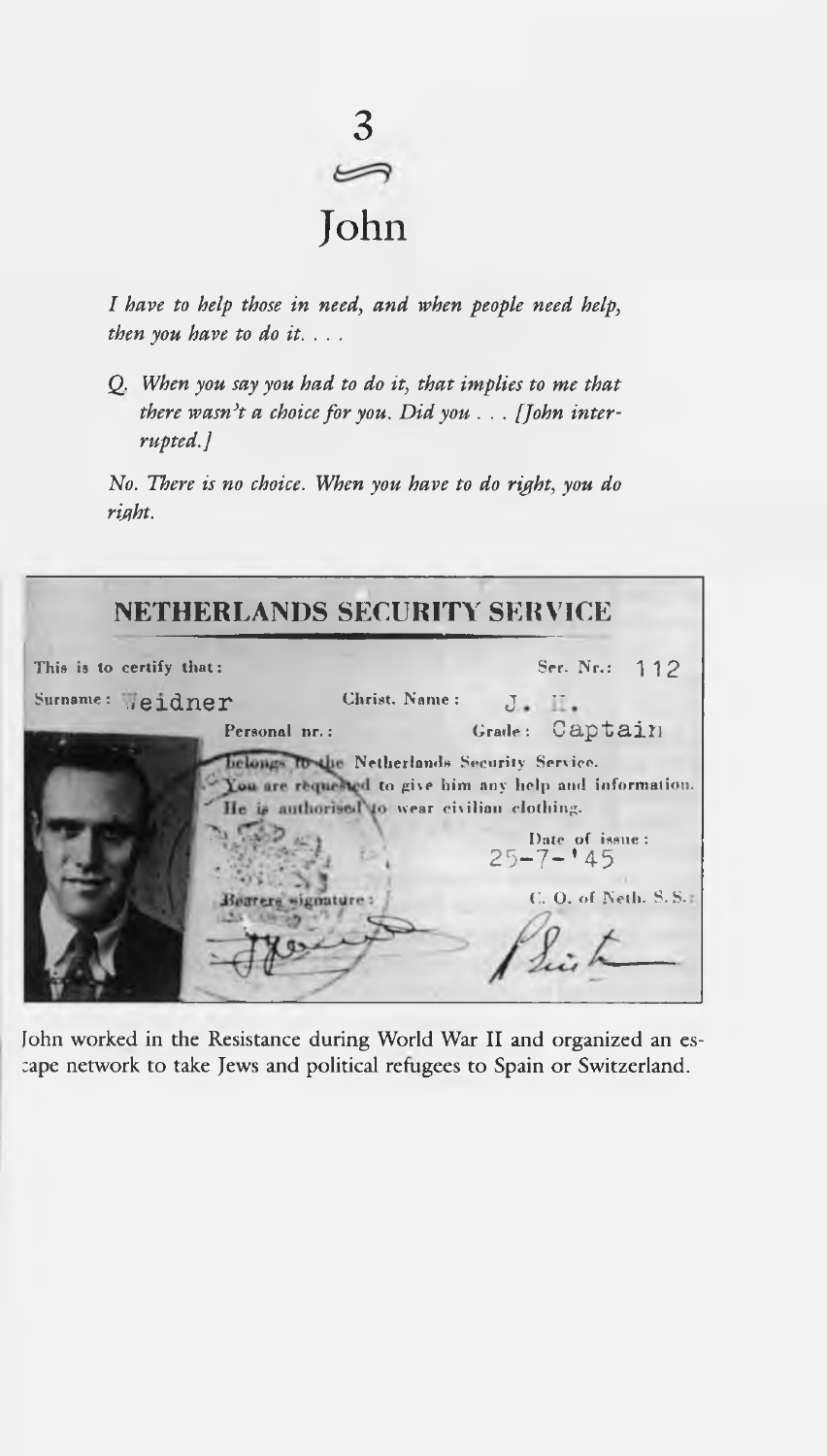

*I did not ask myself, Should I do this? But, How will I do* this? Every step of my childhood had brought me to this *crossroads. I must take the right path, or I would no longer be myself.'*



Before she was forced into slave labor during World War II, Irene (pictured here at age seventeen) studied nursing in Poland.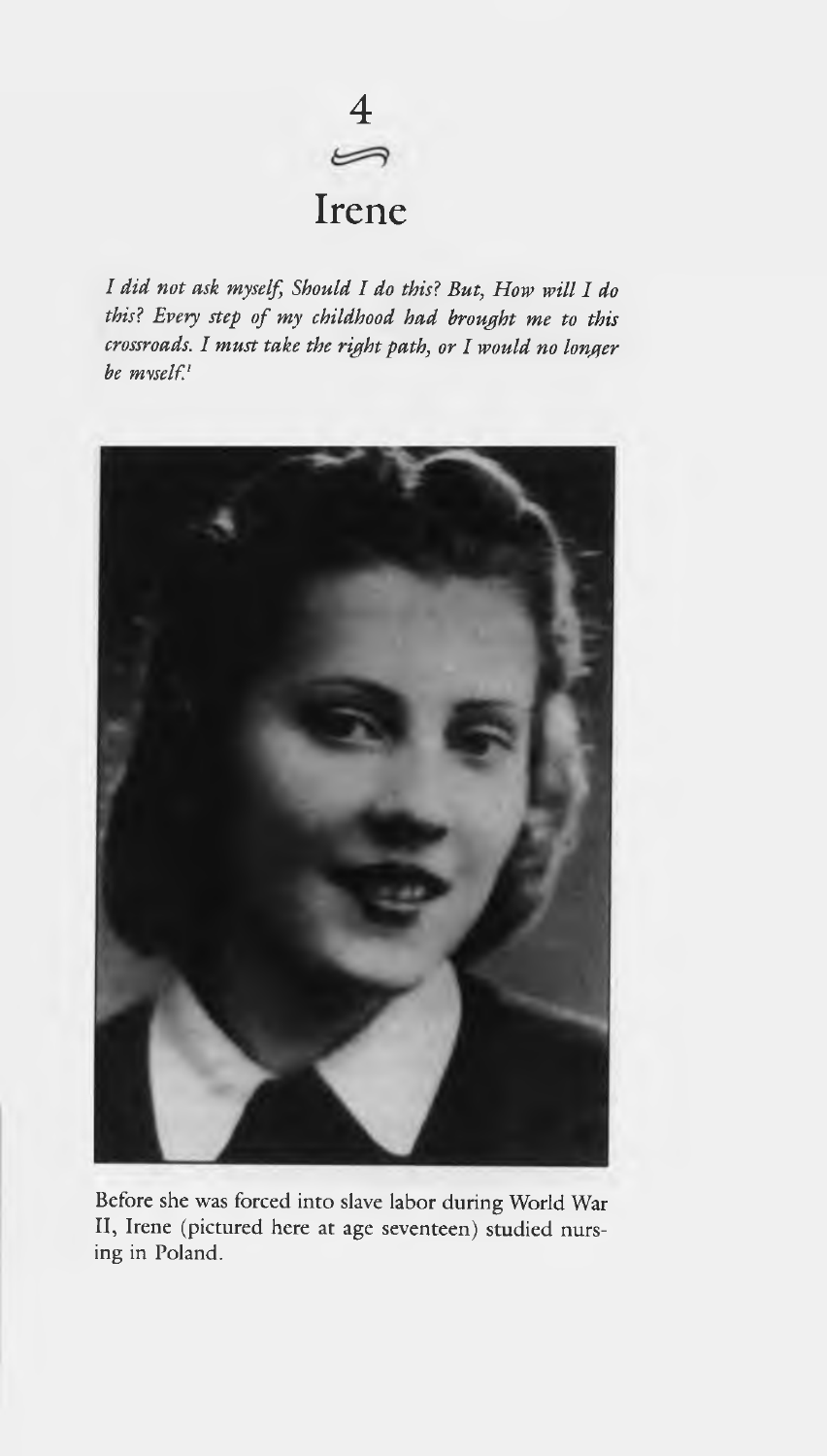# Knud  $\frac{5}{5}$

*I 'm often asked why we in Denmark reacted so humanely* and positively against the discrimination and arrest of the *Jews. I don't know why. But maybe it was . . . respect for our fellow man and humanity in aeneral.*



As a wartime policeman, Knud took part in the extraordinary national effort that saved 85 percent of the Danish Jews.